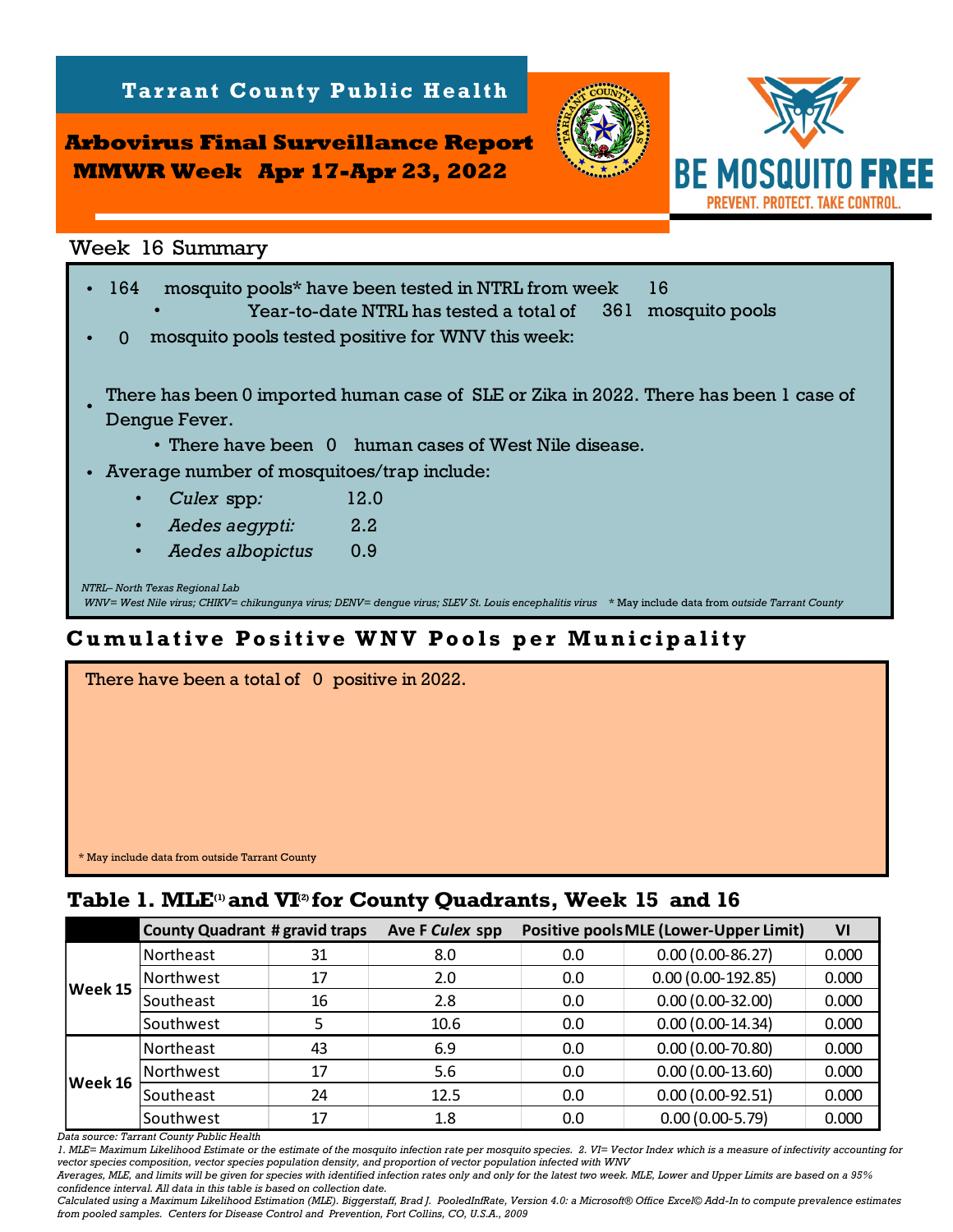

# **Cumulative Data for the Tarrant County Region, Weeks 13-16**

|                                                        | <b>Mar 27-</b> | Apr 3-Apr Apr 10- |               | Apr 17-Apr |       |  |
|--------------------------------------------------------|----------------|-------------------|---------------|------------|-------|--|
| Week                                                   | Apr 2          | 9                 | <b>Apr 16</b> | 23         | YTD   |  |
| <b>MMWR Week</b>                                       | 13             | 14                | 15            | 16         |       |  |
| Total number of gravid traps set in Tarrant Region     | 17             | 61                | 69            | 101        | 248   |  |
| Average number of Culex spp per gravid trap            | 0.0            | 5.6               | 5.3           | 12.0       | 3.3   |  |
| Number of mosquito pools tested $^1$ (NTRL; non-NTRL)  | 17;0           | 88;0              | 82;4          | 164;3      | 361;7 |  |
| Number of positive mosquito pools (NTRL; non-NTRL) $1$ | 0;0            | 0;0               | 0;0           | 0;0        | 0;0   |  |
| Confirmed WNV human cases (WNF; WNND) <sup>2</sup>     | 0;0            | 0;0               | 0;0           | 0;0        | 0;0   |  |
| WNV infection rate per 1,000 Culex spp <sup>3</sup>    | 0.00           | 0.00              | 0.00          | 0.00       |       |  |
| Weekly vector index <sup>4</sup>                       | 0.000          | 0.000             | 0.000         | 0.000      |       |  |
| Total BG Sentinel traps set in Tarrant Region          | 1              | 18                | 17            | 28         | 64    |  |
| Average number of female Aedes aegytpi per BG trap     | 0.0            | 0.0               | 0.0           | 2.2        | 0.3   |  |
| Average number of female Aedes albopictus per BG trap  | 0.0            | 0.7               | 0.1           | 0.9        | 0.2   |  |

*1 Based on mosquito collection date; NTRL = North Texas Regional Laboratory*

*2 Based on onset of illness date for cases reported to Tarrant County Public Health; WNF=West Nile Fever; WNND = West Nile Neuroinvasive Disease*

*3 Calculated using a Maximum Likelihood Estimation (MLE). Biggerstaff, Brad J. PooledInfRate, Version 4.0: a Microsoft® Office Excel© Add-In to compute prevalence estimates from pooled samples. Centers for Disease Control and Prevention, Fort Collins, CO, U.S.A., 2009 Culex spp* includes pools of both *Cx restuans* and *Cx* 

*quinquefasciatus. These MLEs are calculated separately, per species and added together as per instructions by CDC.*

*4 Vector Index is a measure of infectivity accounting for vector species composition, vector species population density, and proportion of vector population infected with WNV Note: Infection rate and vector index calculations now includes pools from outside laboratories; Data subject to change due to on-going case investigations, mosquito collection, and testing. Data source: Tarrant County Public Health*

### **Figure 1. Average Number of Female** *Culex* **Species Per Trap and Vector Index by Collection Date, Tarrant County, 2021-2022**



*Data Source: Tarrant County Public Health*